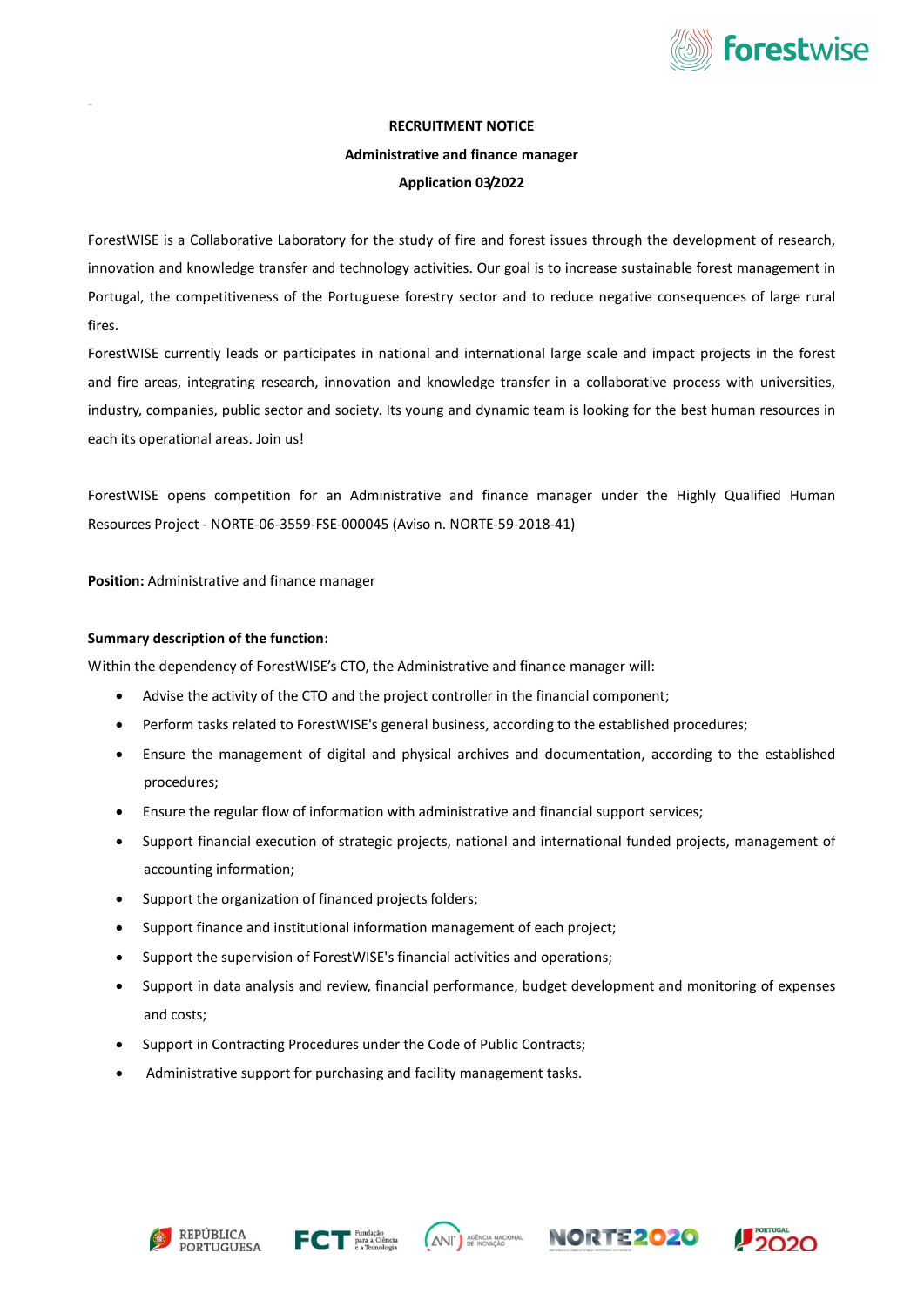

## Qualifications:

- Degree in the Management, Economy, Administrative or Finance Management areas;
- Three years professional experience in Administrative and Finance Management or Accounting or similar;
- To know effective communication, organizational and social behavior techniques;
- Understand the difference between the organization's mission, vision, and values;
- Acquirements about Office (user's perspective);
- Written and oral domain of the Portuguese and English language (C1 level of the European Common Reference Framework)

#### Personal skills/ Soft Skills:

- Organization and work method abilities
- Ease of relationship with different interlocutors;
- Excellent communication and interpersonal skills;
- Excellent writing and synthesis skills;
- Proactivity and ability to identify improvements in the information flows;
- Proactivity in solving organization's daily issues;
- Availability and flexibility of schedule.

## Evaluation Criteria:

- Interview with candidates with curricular evaluation equal to or greater than 14 values
- The final classification will be the weighted average of the curriculum evaluation, which will assume a weight of 70%, and the interview, which will represent 30%
- Selection of the candidate with the best final ranking
- The jury reserves the right to decide not to select any candidate if they agree that none of the candidates has the profile required.

#### **Conditions**

The selected Administrative and finance manager will be entitled to an employment contract with a fixed annual salary between TRU10 and TRU20 levels according to the curriculum vitae and the experience presented and proven Workplace: Vila Real

## Immediate availability and schedule flexibility

ForestWISE actively promotes a non-discrimination and equal access policy. No candidate can be privileged, benefited, harmed or deprived of any right or exempted from any duty due to, namely, parentage, age, gender, sexual orientation, marital status, family situation, economic status, education, origin or social status, genetic heritage, reduced work capacity, disability, chronic illness, nationality, ethnic origin or race, territory of origin, language, religion, political or ideological convictions and union membership.